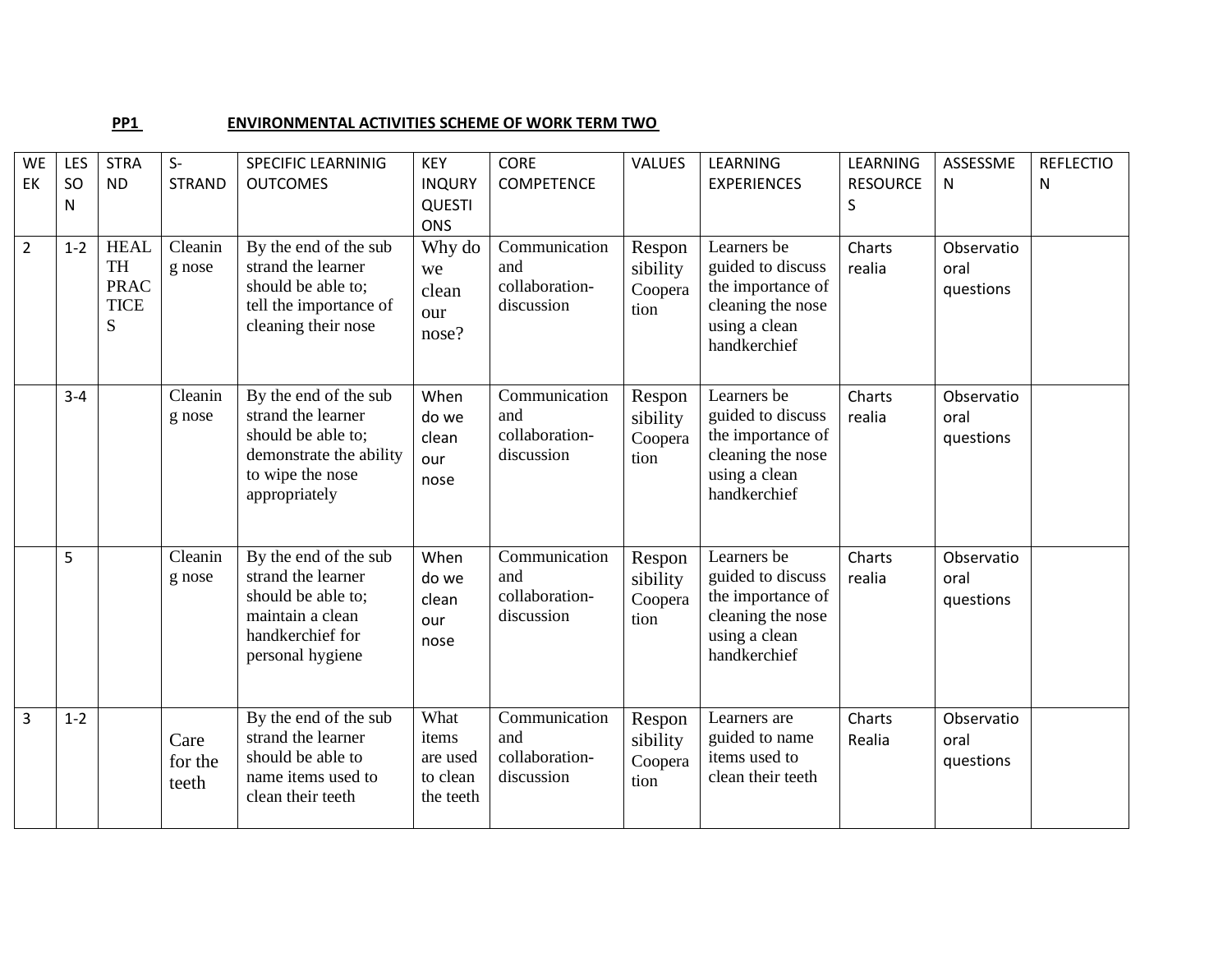|                | $3 - 4$ | Care<br>for the<br>teeth              | By the end of the sub<br>strand the learner<br>should be able to<br>talk about items used<br>to clean their teeth        | What<br>items<br>are used<br>to clean<br>the teeth | Communication<br>and<br>collaboration-<br>discussion | Respon<br>sibility<br>Coopera<br>tion | Learners listen to<br>a resource person<br>talk about items<br>that are used to<br>clean their teeth | Charts<br>realia | Observatio<br>oral<br>questions |  |
|----------------|---------|---------------------------------------|--------------------------------------------------------------------------------------------------------------------------|----------------------------------------------------|------------------------------------------------------|---------------------------------------|------------------------------------------------------------------------------------------------------|------------------|---------------------------------|--|
|                | 5       | Care<br>for the<br>teeth              | By the end of the sub<br>strand the learner<br>should be able to<br>clean teeth<br>appropriately for<br>personal hygiene | What<br>items<br>are used<br>to clean<br>the teeth | Communication<br>and<br>collaboration-<br>discussion | Respon<br>sibility<br>Coopera<br>tion | Learners imitate<br>cleaning teeth                                                                   | Charts<br>realia | Observatio<br>oral<br>questions |  |
| $\overline{4}$ | $1 - 2$ | Sanitati<br>$\Omega$<br>Toiletin<br>g | By the end of the sub<br>strand the learner<br>should be able to<br>identify toilet facilities<br>in the school          | Why<br>should<br>we use<br>toilets<br>facilities   | Communication<br>and<br>collaboration-<br>discussion | Respon<br>sibility<br>Coopera<br>tion | Learners are<br>guided to identify<br>the toilets<br>facilities in the<br>school compound            | Charts<br>realia | Observatio<br>oral<br>questions |  |
|                | $3 - 4$ | Sanitati<br>$\Omega$<br>Toiletin<br>g | By the end of the sub<br>strand the learner<br>should be able to<br>list toilet facilities in<br>the school              | Why<br>should<br>we use<br>toilets<br>facilities   | Communication<br>and<br>collaboration-<br>discussion | Respon<br>sibility<br>Coopera<br>tion | Learners are<br>guided to name<br>the toilets<br>facilities in the<br>school compound                | Charts<br>realia | Observatio<br>oral<br>questions |  |
|                | 5       | Sanitati<br>on/<br>Toiletin<br>g      | By the end of the sub<br>strand the learner<br>should be able to<br>appreciate the need to                               | Why<br>should<br>we use<br>toilets                 | Communication<br>and<br>collaboration-<br>discussion | Respon<br>sibility<br>Coopera<br>tion | Learners could<br>observe a video<br>on appropriate<br>use of toilet                                 | Charts<br>realia | Observatio<br>oral<br>questions |  |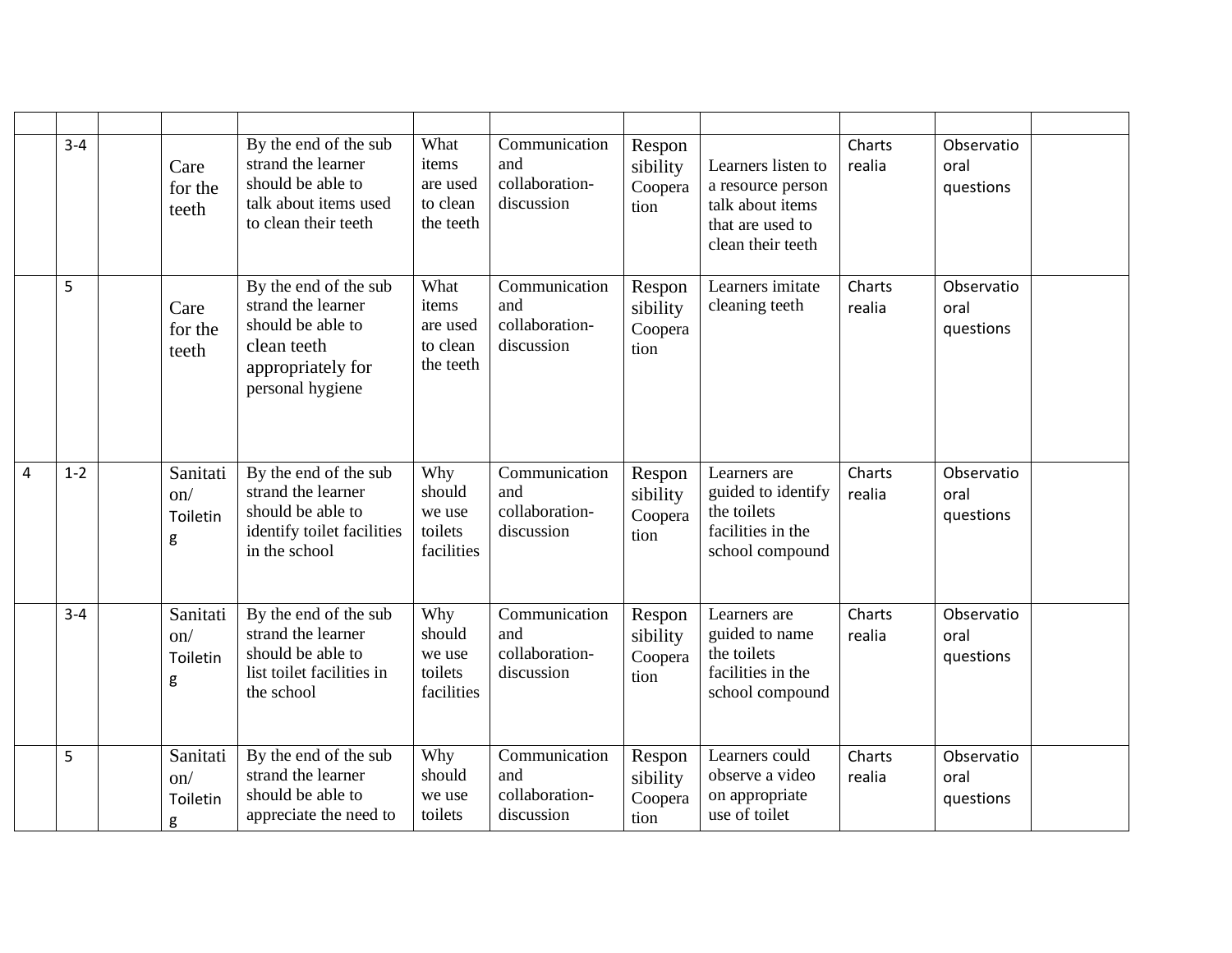|   |         |                                  | use clean toilet for<br>personal hygiene                                                                                                          | facilities                                             |                                                      |                                       | facilities                                                                                           |                  |                                 |  |
|---|---------|----------------------------------|---------------------------------------------------------------------------------------------------------------------------------------------------|--------------------------------------------------------|------------------------------------------------------|---------------------------------------|------------------------------------------------------------------------------------------------------|------------------|---------------------------------|--|
| 5 | $1 - 2$ | Sanitati<br>on/<br>Toiletin<br>g | By the end of the sub<br>strand the learner<br>should be able to<br>talk about the<br>importance of toilet<br>facilities for personal<br>hygiene, | Why<br>should<br>we use<br>toilets<br>facilities       | Communication<br>and<br>collaboration-<br>discussion | Respon<br>sibility<br>Coopera<br>tion | Learners are<br>guided to talk<br>about the<br>importance of<br>sanitary facilities<br>in the school | Charts<br>realia | Observatio<br>oral<br>questions |  |
|   | $3 - 4$ | Sanitati<br>on/<br>Toiletin<br>g | By the end of the sub<br>strand the learner<br>should be able to<br>discuss the importance<br>of toilet facilities for<br>personal hygiene,       | Why<br>should<br>we use<br>toilets<br>facilities       | Communication<br>and<br>collaboration-<br>discussion | Respon<br>sibility<br>Coopera<br>tion | Learners are<br>guided to talk<br>about the<br>importance of<br>sanitary facilities<br>in the school | Charts<br>realia | Observatio<br>oral<br>questions |  |
|   | 5       | Sanitati<br>on/<br>Toiletin<br>g | By the end of the sub<br>strand the learner<br>should be able to<br>express the urge for<br>toileting                                             | Why<br>should<br>we use<br>toilets<br>facilities       | Communication<br>and<br>collaboration-<br>discussion | Respon<br>sibility<br>Coopera<br>tion | Learners use<br>games to practice<br>the use of<br>toileting facilities                              | Charts<br>realia | Observatio<br>oral<br>questions |  |
| 6 | $1 - 2$ | Foods/<br>Feeding                | By the end of the sub<br>strand the learner<br>should be able to:<br>talk about different<br>food eaten at home                                   | why<br>should<br>we<br>clean<br>our<br>feeding<br>area | Communication<br>and<br>collaboration-<br>discussion | Respon<br>sibility<br>Coopera<br>tion | Learners to be<br>guided in telling<br>of cleaning foods<br>before eating                            | Charts<br>realia | Observatio<br>oral<br>questions |  |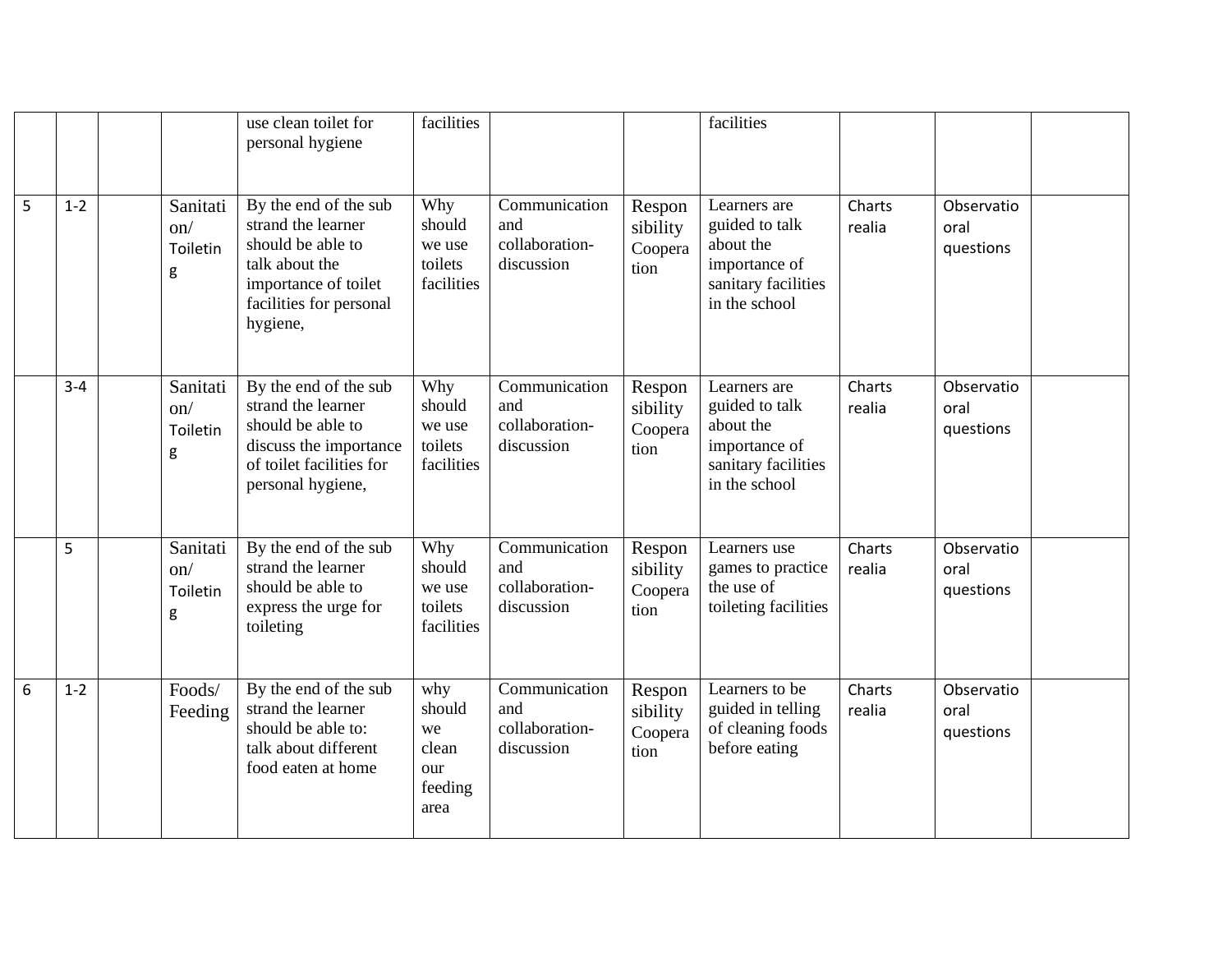|                | $3 - 4$ | Foods/<br>Feeding | By the end of the sub<br>strand the learner<br>should be able to:<br>talk about the<br>importance of eating<br>clean food                   | why<br>should<br>we<br>clean<br>our<br>feeding<br>area | Communication<br>and<br>collaboration-<br>discussion | Respon<br>sibility<br>Coopera<br>tion | Learners to be<br>guided in telling<br>of cleaning foods<br>before eating        | Charts<br>realia | Observatio<br>oral<br>questions |  |
|----------------|---------|-------------------|---------------------------------------------------------------------------------------------------------------------------------------------|--------------------------------------------------------|------------------------------------------------------|---------------------------------------|----------------------------------------------------------------------------------|------------------|---------------------------------|--|
|                | 5       | Foods/<br>Feeding | By the end of the sub<br>strand the learner<br>should be able to: list<br>importance of eating<br>clean food                                | why<br>should<br>we<br>clean<br>our<br>feeding<br>area | Communication<br>and<br>collaboration-<br>discussion | Respon<br>sibility<br>Coopera<br>tion | Learners to be<br>guided in telling<br>of cleaning foods<br>before eating        | Charts<br>realia | Observatio<br>oral<br>questions |  |
| $\overline{7}$ | $1 - 2$ | Foods/<br>Feeding | By the end of the sub<br>strand the learner<br>should be able to:<br>talk about the dangers<br>of sharing food from<br>someone else's mouth | why<br>should<br>we<br>clean<br>our<br>feeding<br>area | Communication<br>and<br>collaboration-<br>discussion | Respon<br>sibility<br>Coopera<br>tion | Be guided to<br>discuss the<br>dangers of eating<br>food from<br>someone's mouth | Charts<br>realia | Observatio<br>oral<br>questions |  |
|                | $3 - 4$ | Foods/<br>Feeding | By the end of the sub<br>strand the learner<br>should be able to:<br>feed self-using clean<br>hands or feeding items<br>appropriately       | why<br>should<br>we<br>clean<br>our<br>feeding<br>area | Communication<br>and<br>collaboration-<br>discussion | Respon<br>sibility<br>Coopera<br>tion | Individually<br>learners practice<br>feeding self                                | Charts<br>realia | Observatio<br>oral<br>questions |  |
|                | 5       | Foods/<br>Feeding | By the end of the sub<br>strand the learner<br>observe proper<br>feeding habits                                                             | why<br>should<br>we<br>clean                           | Communication<br>and<br>collaboration-<br>discussion | Respon<br>sibility<br>Coopera<br>tion | watch videos on<br>different feeding<br>habits, cleaning<br>foods (fruits and    | Charts<br>realia | Observatio<br>oral<br>questions |  |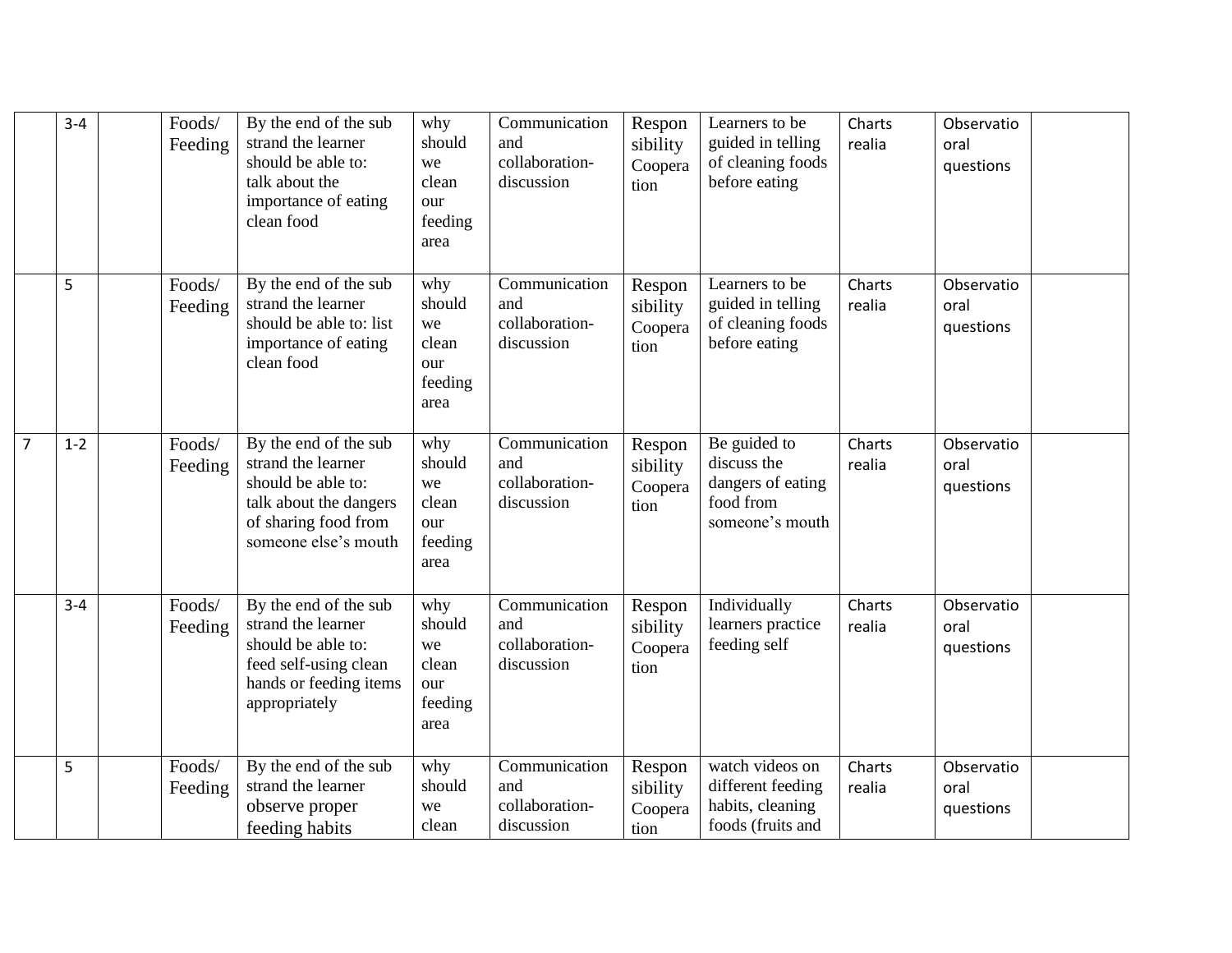|   |         |                                                                           |        | should be able to:                                                                                                                     | our<br>feeding<br>area                                                         |                                                      |                                       | vegetables                                                                                                                    |                         |                                 |  |
|---|---------|---------------------------------------------------------------------------|--------|----------------------------------------------------------------------------------------------------------------------------------------|--------------------------------------------------------------------------------|------------------------------------------------------|---------------------------------------|-------------------------------------------------------------------------------------------------------------------------------|-------------------------|---------------------------------|--|
| 8 | $1 - 2$ | <b>NAT</b><br><b>URA</b><br>L<br><b>ENVIR</b><br><b>ONME</b><br><b>NT</b> | Plants | By the end of sub<br>strand the learner<br>should be able to<br>identify the types of<br>plants found in the<br>home and school        | Which<br>plants<br>are<br>found at<br>home<br>and<br>school<br>environ<br>ment | Communication<br>and<br>collaboration-<br>discussion | Respon<br>sibility<br>Coopera<br>tion | Learners are<br>guided to take a<br>walk in the<br>school compound<br>to name plants<br>within their<br>school<br>environment | Charts<br>realia        | Observatio<br>oral<br>questions |  |
|   | $3 - 4$ |                                                                           | Plants | By the end of sub<br>strand the learner<br>should be able to<br>list the types of plants<br>found in the home and<br>school evironment | Which<br>plants<br>are<br>found at<br>home<br>and<br>school<br>environ<br>ment | Communication<br>and<br>collaboration-<br>discussion | Respon<br>sibility<br>Coopera<br>tion | Learners are<br>guided to take a<br>walk in the<br>school compound<br>to name plants<br>within their<br>school<br>environment | <b>Charts</b><br>realia | Observatio<br>oral<br>questions |  |
|   | 5       |                                                                           | Plants | By the end of sub<br>strand the learner<br>should be able to<br>talk about safe plants<br>found in the home<br>environment             | Which<br>plants<br>are<br>found at<br>home<br>and<br>school<br>environ<br>ment | Communication<br>and<br>collaboration-<br>discussion | Respon<br>sibility<br>Coopera<br>tion | Learners are<br>guided to identify<br>the safe plants in<br>the home and<br>school<br>environment                             | Charts<br>realia        | Observatio<br>oral<br>questions |  |
| 9 | $1 - 2$ |                                                                           | Plants | By the end of sub<br>strand the learner                                                                                                | Which<br>plants                                                                | Communication<br>and                                 | Respon<br>sibility                    | Learners are                                                                                                                  | Charts<br>realia        | Observatio<br>oral              |  |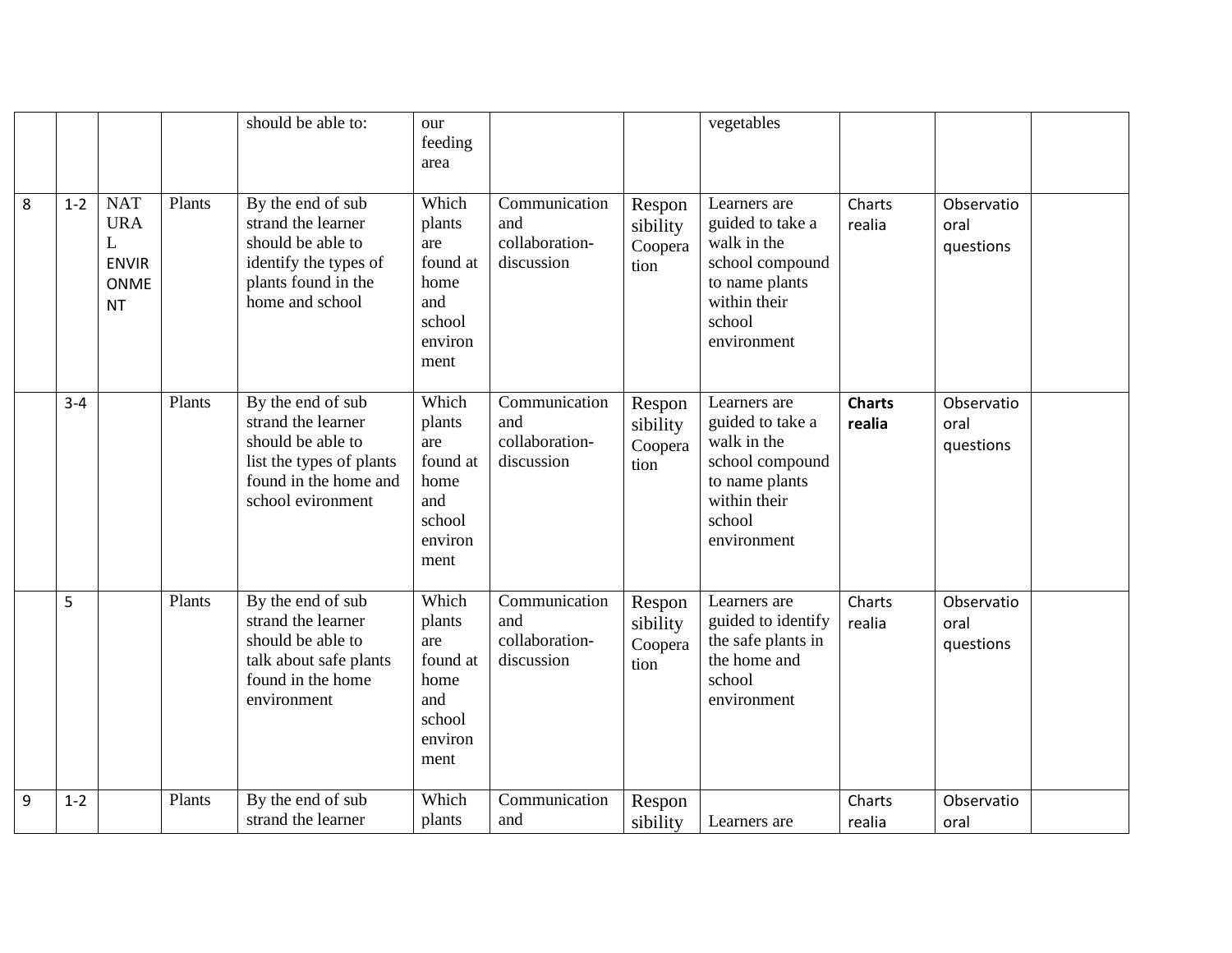|    |         |         | should be able to<br>talk about harmful<br>plants found in the<br>home environment                                                                 | are<br>found at<br>home<br>and<br>school<br>environ<br>ment                    | collaboration-<br>discussion                         | Coopera<br>tion                       | guided to identify<br>the harmful<br>plants in the<br>home and school<br>environment                |                  | questions                       |  |
|----|---------|---------|----------------------------------------------------------------------------------------------------------------------------------------------------|--------------------------------------------------------------------------------|------------------------------------------------------|---------------------------------------|-----------------------------------------------------------------------------------------------------|------------------|---------------------------------|--|
|    | $3 - 4$ | Plants  | By the end of sub<br>strand the learner<br>should be able to<br>talk about safe and<br>harmful plants found<br>in the school<br>environment        | Which<br>plants<br>are<br>found at<br>home<br>and<br>school<br>environ<br>ment | Communication<br>and<br>collaboration-<br>discussion | Respon<br>sibility<br>Coopera<br>tion | In groups<br>learners group<br>pictures of safe<br>and harmful<br>plants                            | Charts<br>realia | Observatio<br>oral<br>questions |  |
|    | 5       | Plants  | By the end of sub<br>strand the learner<br>should be able to<br>appreciate the<br>importance plants<br>found in the home and<br>school environment | Which<br>plants<br>are<br>found at<br>home<br>and<br>school<br>environ<br>ment | Communication<br>and<br>collaboration-<br>discussion | Respon<br>sibility<br>Coopera<br>tion | Learners recite<br>poems, and<br>rhymes about<br>plants found at<br>home and school<br>environment  | Charts<br>realia | Observatio<br>oral<br>questions |  |
| 10 | $1 - 2$ | Animals | By the end of the sub<br>strand the learner<br>should be able to;<br>identify animals found<br>school environment                                  | Which<br>animals<br>are<br>found at<br>home<br>and<br>school?                  | Communication<br>and<br>collaboration-<br>discussion | Respon<br>sibility<br>Coopera<br>tion | Learners are<br>guided to walk<br>around and name<br>the animals found<br>within school<br>compound | Charts<br>realia | Observatio<br>oral<br>questions |  |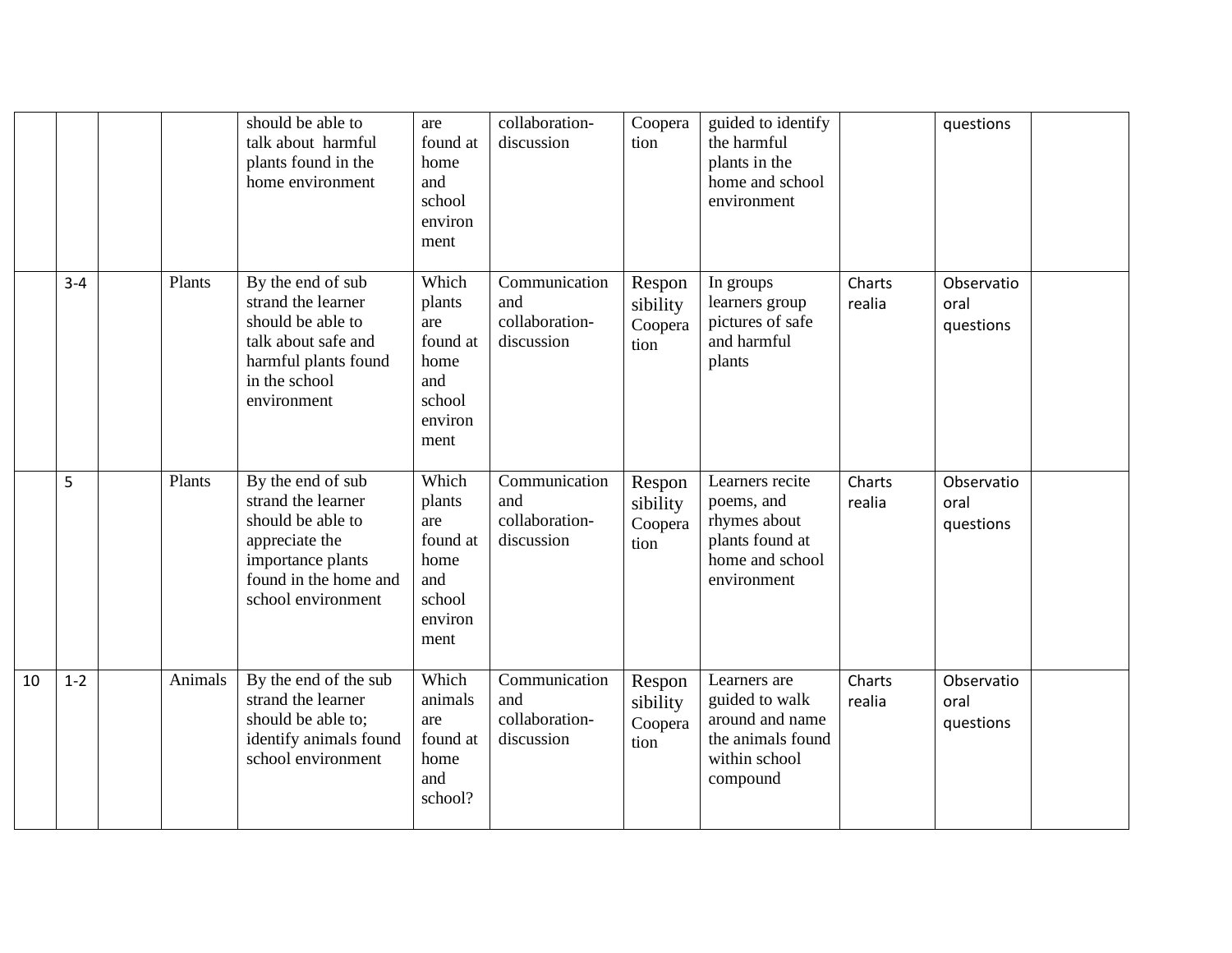|    | $3 - 4$ | Animals | By the end of the sub<br>strand the learner<br>should be able to;<br>list animals found<br>school environment                                     | Which<br>animals<br>are<br>found at<br>home<br>and<br>school? | Communication<br>and<br>collaboration-<br>discussion | Respon<br>sibility<br>Coopera<br>tion | Learners are<br>guided to walk<br>around and name<br>the animals found<br>within school<br>compound                    | Charts<br>realia | Observatio<br>oral<br>questions |  |
|----|---------|---------|---------------------------------------------------------------------------------------------------------------------------------------------------|---------------------------------------------------------------|------------------------------------------------------|---------------------------------------|------------------------------------------------------------------------------------------------------------------------|------------------|---------------------------------|--|
|    | 5       | Animals | By the end of the sub<br>strand the learner<br>should be able to;<br>identify animals found<br>at home environment                                | Which<br>animals<br>are<br>found at<br>home<br>and<br>school? | Communication<br>and<br>collaboration-<br>discussion | Respon<br>sibility<br>Coopera<br>tion | Learners are<br>guided to identify<br>animals found at<br>home and school<br>environment by<br>taking a school<br>tour | Charts<br>realia | Observatio<br>oral<br>questions |  |
| 11 | $1-2$   | Animals | By the end of the sub<br>strand the learner<br>should be able to;<br>list animals found at<br>home environment                                    | Which<br>animals<br>are<br>found at<br>home<br>and<br>school? | Communication<br>and<br>collaboration-<br>discussion | Respon<br>sibility<br>Coopera<br>tion |                                                                                                                        | Charts<br>realia | Observatio<br>oral<br>questions |  |
|    | $3 - 4$ | Animals | By the end of the sub<br>strand the learner<br>should be able to;<br>identify the dangerous<br>animals found at home<br>and school<br>environment | Which<br>animals<br>are<br>found at<br>home<br>and<br>school? | Communication<br>and<br>collaboration-<br>discussion | Respon<br>sibility<br>Coopera<br>tion | Learners are<br>guided to identify<br>the dangerous<br>animals found at<br>home and school<br>environment              | Charts<br>realia | Observatio<br>oral<br>questions |  |
|    | 5       | Animals | By the end of the sub<br>strand the learner<br>should be able                                                                                     | Which<br>animals<br>are                                       | Communication<br>and<br>collaboration-               | Respon<br>sibility<br>Coopera         | In groups,<br>learners discuss<br>the dangerous                                                                        | Charts<br>realia | Observatio<br>oral<br>questions |  |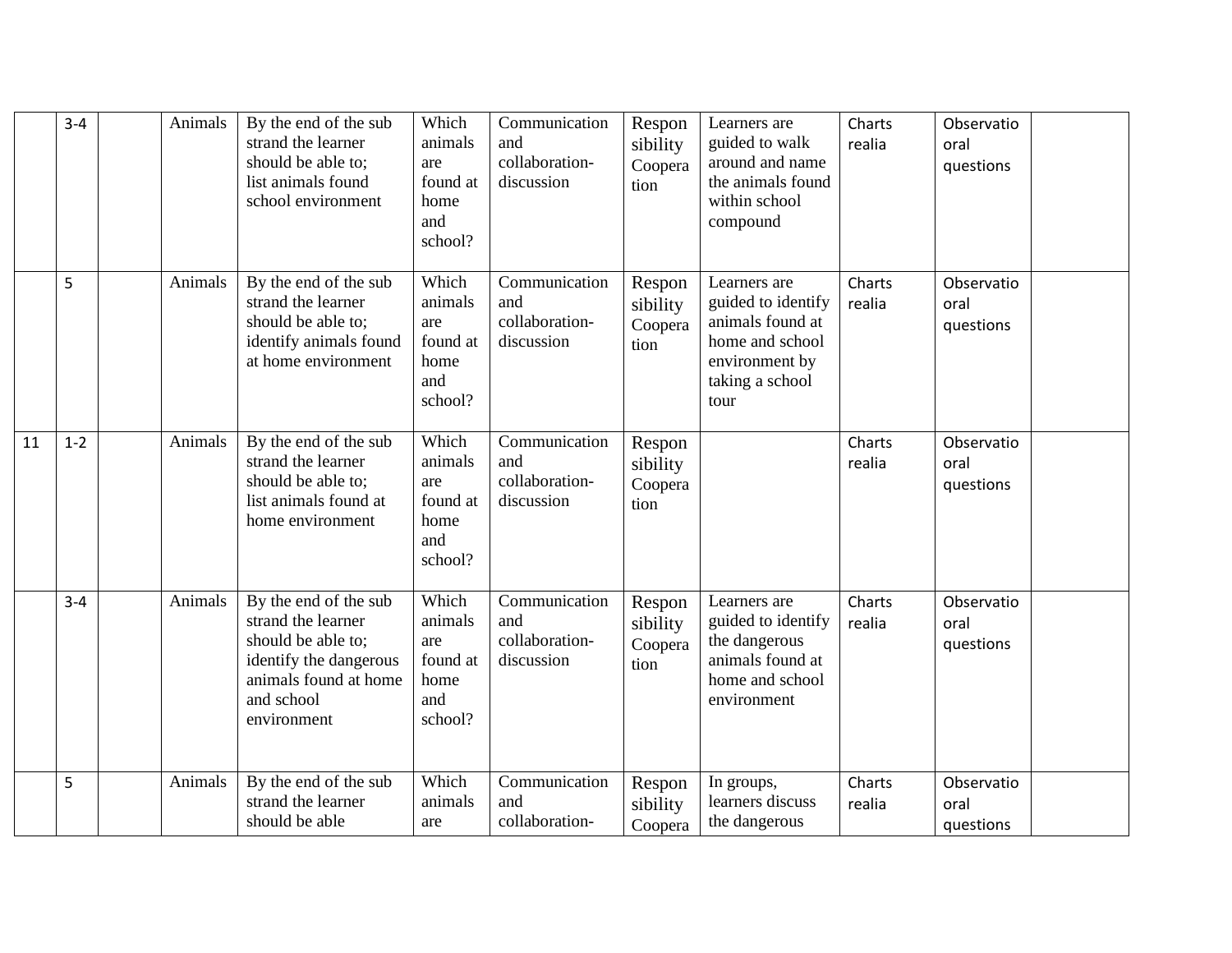|    |         |         | to; appreciate the<br>animals found at home<br>and school<br>environment                                                                                  | found at<br>home<br>and<br>school?                        | discussion                                           | tion                                  | animals found at<br>home and school                                                                                                         |                  |                                 |  |
|----|---------|---------|-----------------------------------------------------------------------------------------------------------------------------------------------------------|-----------------------------------------------------------|------------------------------------------------------|---------------------------------------|---------------------------------------------------------------------------------------------------------------------------------------------|------------------|---------------------------------|--|
| 12 | $1 - 2$ | Weather | By the end of the sub<br>strand the learner<br>should be able to;<br>observe weather<br>conditions in the<br>immediate<br>environment                     | What is<br>the<br>weather<br>conditio<br>n of the<br>day? | Communication<br>and<br>collaboration-<br>discussion | Respon<br>sibility<br>Coopera<br>tion | Learners are<br>guided to observe<br>the weather<br>conditions of the<br>day                                                                | Charts<br>realia | Observatio<br>oral<br>questions |  |
|    | $3 - 4$ | Weather | By the end of the sub<br>strand the learner<br>should be able to;<br>identify different<br>weather conditions in<br>the immediate<br>environment          | What is<br>the<br>weather<br>conditio<br>n of the<br>day? | Communication<br>and<br>collaboration-<br>discussion | Respon<br>sibility<br>Coopera<br>tion | Learners are<br>guided to talk<br>about weather<br>conditions they<br>have observed                                                         | Charts<br>realia | Observatio<br>oral<br>questions |  |
|    | 5       | Weather | By the end of the sub<br>strand the learner<br>should be able to;<br>respond to weather<br>conditions<br>appropriately in the<br>immediate<br>environment | What is<br>the<br>weather<br>conditio<br>n of the<br>day? | Communication<br>and<br>collaboration-<br>discussion | Respon<br>sibility<br>Coopera<br>tion | Learners could be<br>guided to respond<br>to different<br>activities as per<br>weather<br>conditions of the<br>day eg playing<br>with kites | Charts<br>realia | Observatio<br>oral<br>questions |  |
| 13 | CA      |         | CAT                                                                                                                                                       | CAT                                                       | CAT                                                  | CAT                                   | CAT                                                                                                                                         |                  |                                 |  |